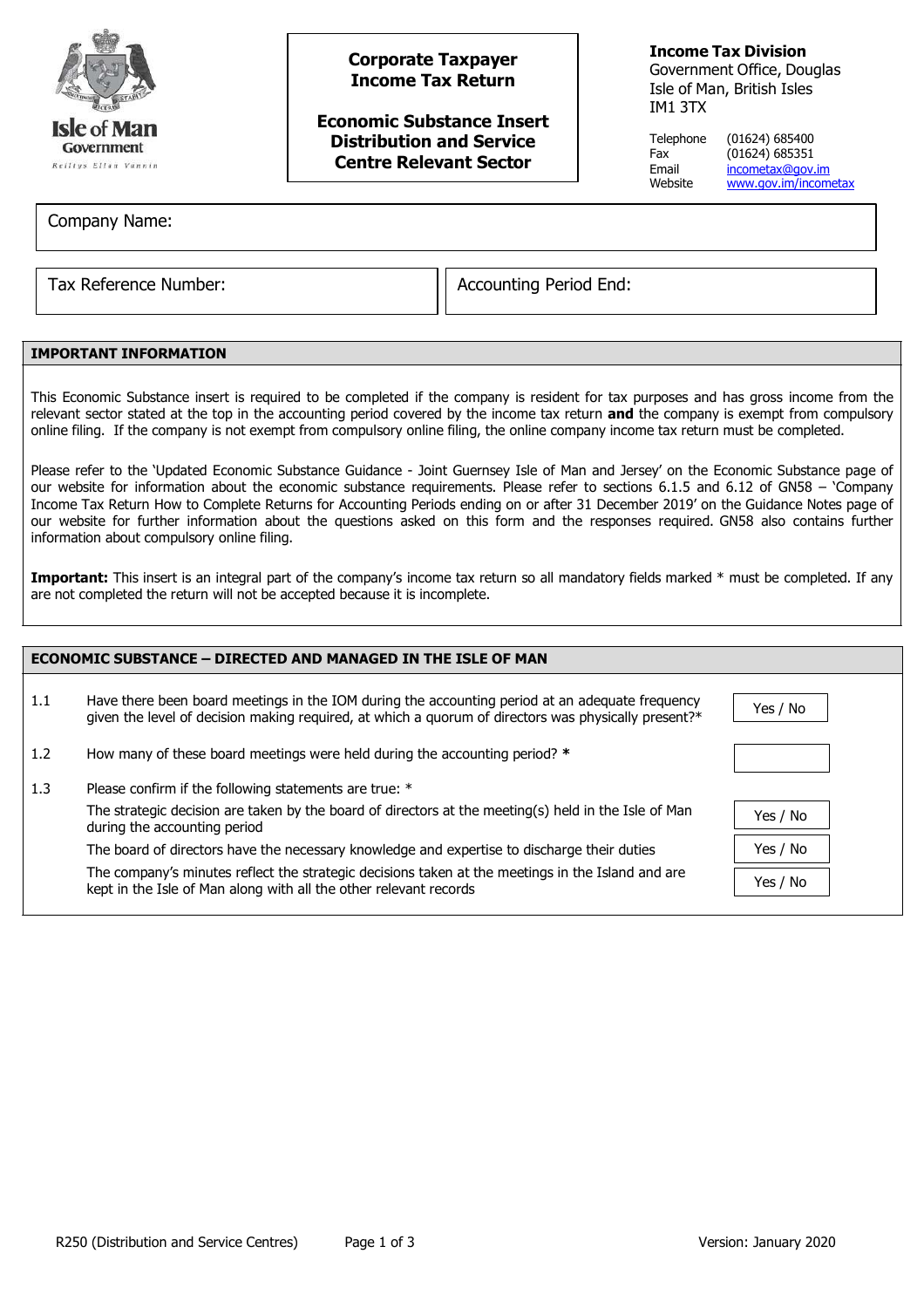|       | <b>ECONOMIC SUBSTANCE - DISTRIBUTION AND SERVICE CENTRES</b>                                                                                                              |  |  |
|-------|---------------------------------------------------------------------------------------------------------------------------------------------------------------------------|--|--|
| 2.1   | Please state the company's gross income from activity in the distribution and service centres relevant sector during the accounting                                       |  |  |
|       | period                                                                                                                                                                    |  |  |
|       | £                                                                                                                                                                         |  |  |
| 2.2   | Please confirm which, if any, of the following Core Income Generating Activities (CIGA) were conducted in the Isle of Man during<br>the accounting period                 |  |  |
|       | Transporting and storing goods                                                                                                                                            |  |  |
|       | Managing stocks                                                                                                                                                           |  |  |
|       | Taking orders                                                                                                                                                             |  |  |
|       | Providing consulting services                                                                                                                                             |  |  |
|       | Providing administrative services                                                                                                                                         |  |  |
|       | Other<br>Description of 'Other' CIGA:                                                                                                                                     |  |  |
|       |                                                                                                                                                                           |  |  |
| 2.3   | Were any of the above CIGA outsourced to a service provider in the Isle of Man during the accounting<br>Yes / No<br>period? *                                             |  |  |
| 2.3.1 | Name(s) of Service Provider                                                                                                                                               |  |  |
| 2.3.2 | Details of CIGA outsourced                                                                                                                                                |  |  |
|       | (Continue on a separate sheet if necessary)                                                                                                                               |  |  |
| 2.3.3 | £<br>Expenditure incurred on outsourcing of CIGA (including decimals if applicable)                                                                                       |  |  |
| 2.4   | Were any CIGA conducted outside of the Isle of Man during the accounting period?*<br>Yes / No<br>(If yes, please attach details of the CIGA conducted outside the Island) |  |  |
|       |                                                                                                                                                                           |  |  |
|       | <b>ECONOMIC SUBSTANCE - PHYSICAL PRESENCE, EMPLOYEES &amp; EXPENDITURE</b>                                                                                                |  |  |
| 3.1   | Please confirm below the address, if any, of any premises/offices in the Isle of Man:                                                                                     |  |  |
|       | (If no premises, leave blank)                                                                                                                                             |  |  |
| 3.2   | Please confirm the number of full time equivalent (FTE) employees, if any, who have worked for the company in the Isle of Man<br>during the accounting period *           |  |  |
|       | FTE Employees - Company's Own<br>FTE Employees - Outsourced                                                                                                               |  |  |
|       | (FTE Number can be to 2 decimal places)                                                                                                                                   |  |  |
| 3.3   | Please confirm the tax reference number where any ITIP/NI payments have been made to the Income<br>Tax Division (If not known, leave blank)                               |  |  |
| 3.4   | Please confirm the amount of operating expenditure incurred during the accounting period *<br>(Enter the amount to the nearest whole number)                              |  |  |